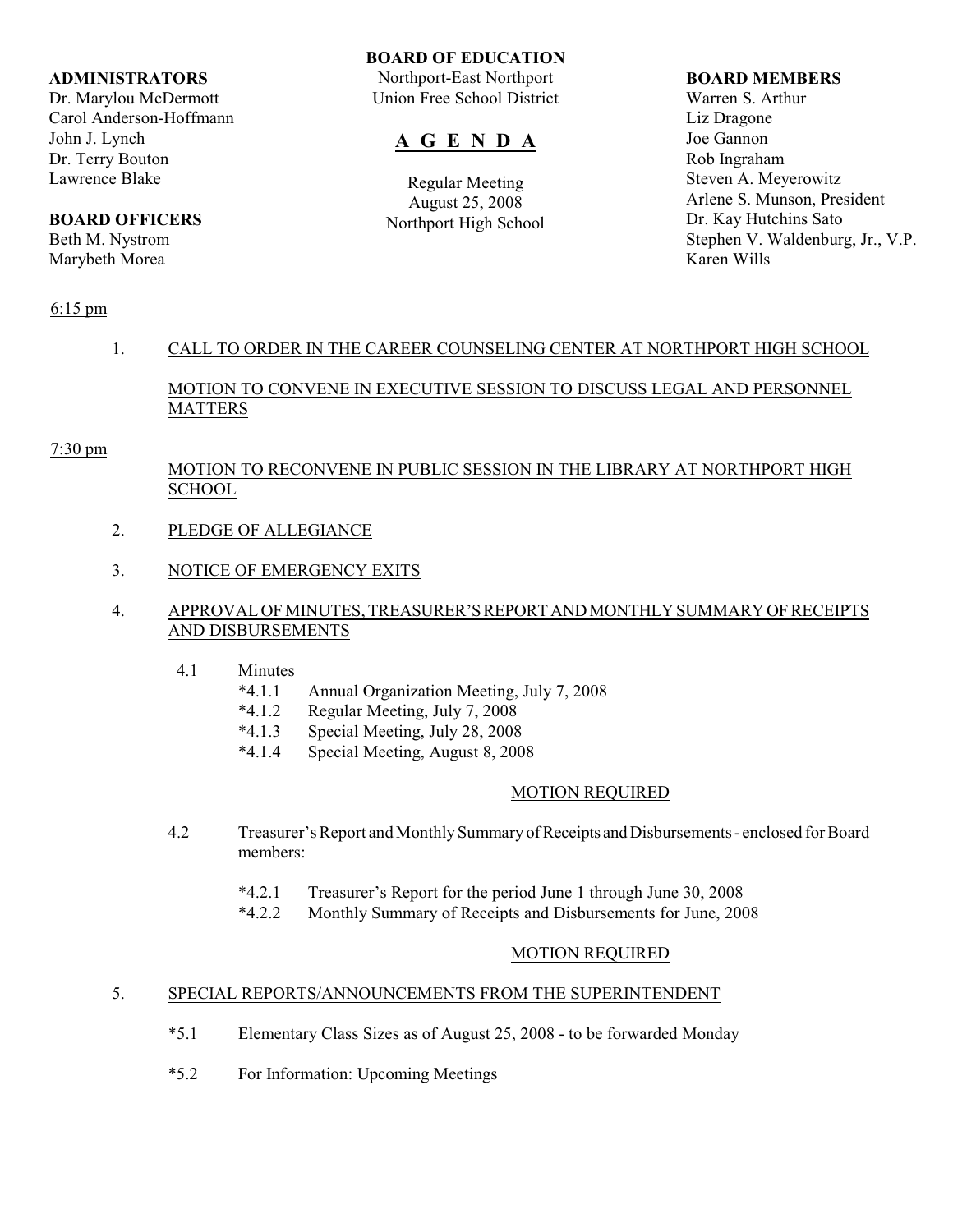## 6. COMMUNICATIONS

*Please Note: This is the opportunity for persons who had written letters to the Board to speak to the Board regarding the issues raised in their communications. Speakers are asked to keep their comments brief, and to speak for no longer than 5 minutes.*

- \*6.1 Withdrawn
- \*6.2 Withdrawn
- \*6.3 Email from Mr. & Mrs. Mark Ranieri, received August 18, 2008, re: Asbestos abatement at East Northort Middle School.

#### 7. PUBLIC PARTICIPATION

*Please Note: Community members are invited to share their questions, comments, or concerns with the school board. When speaking, citizens should state their name and address for the record and limit their presentation to 5 minutes. Where possible, the board will answer factual questions immediately. A written response may be provided when information is not available. If a response would involve discussion of board policy or decisions which might be of interest to citizens not present at the meeting, the board may place the item on a future meeting agenda*.

#### 8. SUPERINTENDENT'S REPORT, GENERAL - FOR BOARD ACTION

8.1 Recommendation to approve the following Personnel Schedules:

| $*8.1.1$ | Schedule A | $\sim$          | Certified Staff                |
|----------|------------|-----------------|--------------------------------|
| $*8.1.2$ | Schedule B | $\sim$ 10 $\pm$ | Non-Instructional Staff        |
| $*8.1.3$ | Schedule C | $\sim$ 10 $\pm$ | <b>Salary Transfers</b>        |
| $*8.1.4$ | Schedule D | $\sim$ $-$      | Extra Pay                      |
| $*8.1.5$ | Schedule F |                 | Change of Name                 |
| $*816$   | Schedule J |                 | Committee on Special Education |

#### MOTION REQUIRED

\*8.2 Recommendation to approve the attached proposed motion regarding the high school attendance policy.

#### MOTION REQUIRED

- 8.3 Recommendation to receive for a first reading revisions to the following policies:
	- \*8.3.1 Policy #5160, *"Student Attendance"*

#### MOTION REQUIRED

\*8.3.2 Policy #9511, *"Continuing Education and Recreation Teachers and Temporary, Substitute and Student Non-Instructional Employees"*

#### MOTION REQUIRED

- 8.4 Recommendation to receive for a second reading and to adopt the following textbook:
	- 8.4.1 Java Software Solutions John Lewis, et. al. Pearson Addison Wesley 11<sup>th</sup> - 12<sup>th</sup> Grades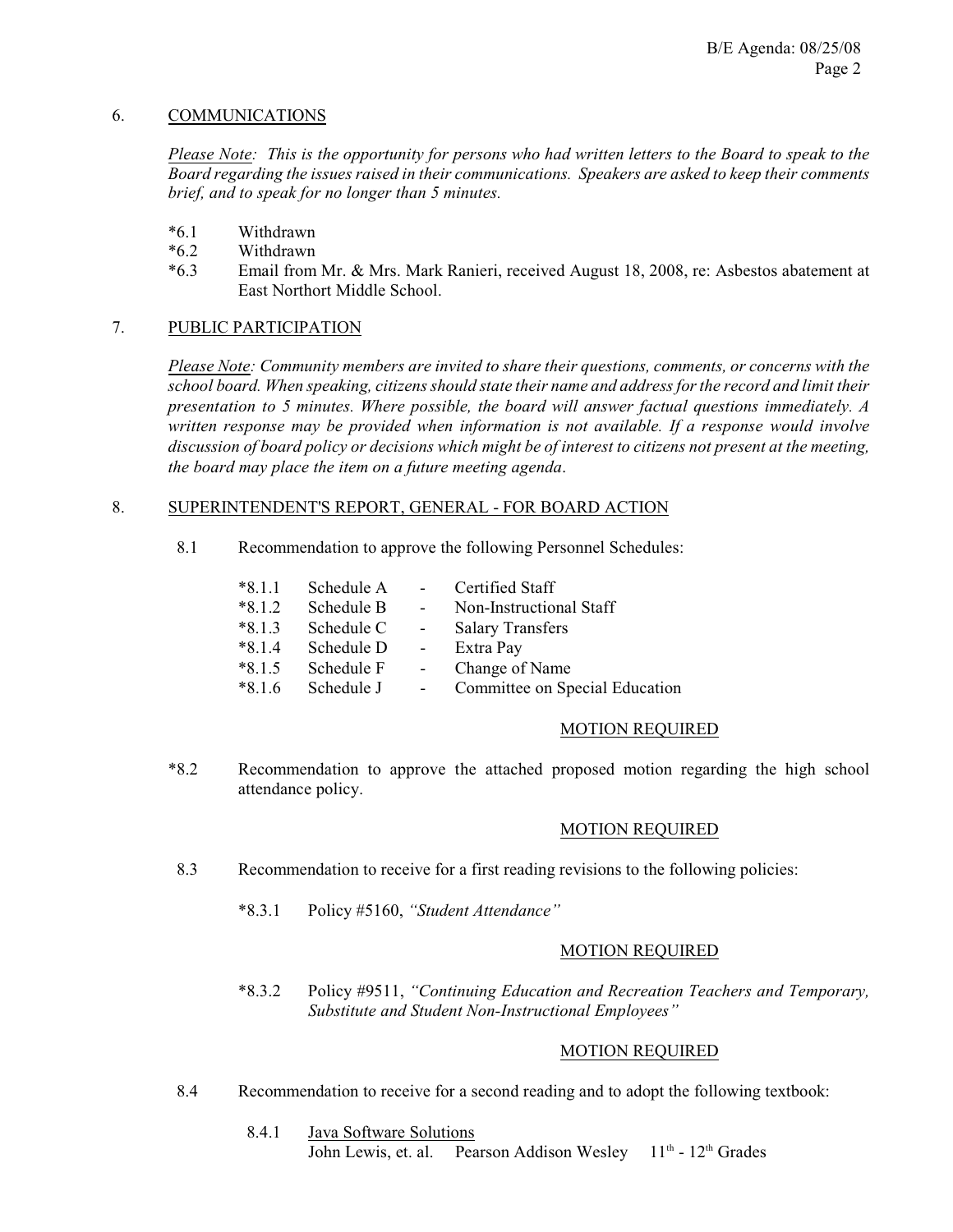| 8.4.2 | Mathematics Course 3: Pre-Algebra |                                                                             |  |
|-------|-----------------------------------|-----------------------------------------------------------------------------|--|
|       |                                   | Jennie M. Bennett, et. al. Holt, Rinehart and Winston 8 <sup>th</sup> Grade |  |

 8.4.3 Mathematics Course 2 Jennie M. Bennett, et. al. Holt, Rinehart and Winston  $7<sup>th</sup>$  Grade

## MOTION REQUIRED

#### 9. SUPERINTENDENT'S REPORT, FINANCIAL - FOR BOARD ACTION

9.1 Recommendation to take specified action on the following BIDS:

#### TRANSPORTATION

- \*9.1.1 Award Transportation for District Students Attending In-District Schools, Out-of-District Schools and Field/Athletic Trips
- \*9.1.2 Award Transportation for Students with Disabilities and District Students Attending Out-of-District Schools

#### BUILDINGS & GROUNDS

\*9.1.3 Award - Toilet Renovations at Dickinson Avenue School

## LONG ISLAND SCHOOL FOOD SERVICE DIRECTOR'S ASSOCIATION COOPERATIVE

- \*9.1.4 Award Ice Cream w/Equipment
- Award Meat
- \*9.1.6 Award Paper/Plastic
- \*9.1.7 Award Grocery
- \*9.1.8 Award Dairy
- Award Snack
- \*9.1.10 Award Frozen Foods
- \*9.1.11 Award Bagel
- \*9.1.12 Award Bread
- \*9.1.13 Award Processed Foods
- \*9.1.14 Award Pizza
- \*9.1.15 Award Cleaning Supplies
- \*9.1.16 Award Small Equipment
- \*9.1.17 Award Large Equipment

#### MOTION REQUIRED

\*9.2 Recommendation to approve Type A lunch prices for 2008-2009 at \$1.75 for K-5, \$1.80 for secondary schools 6-12.

## MOTION REQUIRED

 9.3 Recommendation to receive a donation to the District of a Daewoo flat scree computer monitor to be used at Dickinson Avenue School from Mr. John Cardasis, value estimated to be approximately \$100.

## MOTION REQUIRED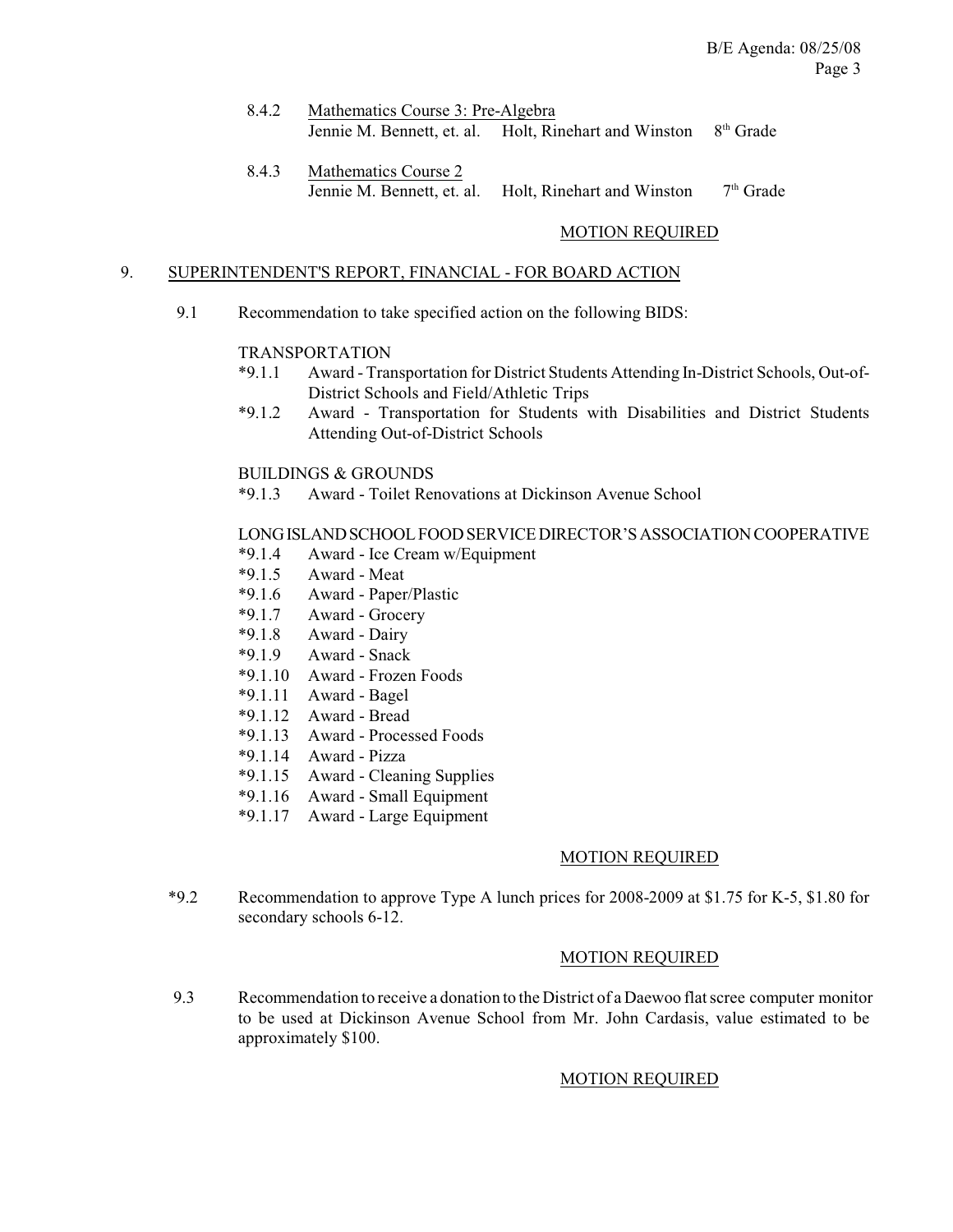- 9.4 Recommendation to authorize the Board President to execute the following contract:
	- \*9.4.1 Youth Directions and Alternatives C.Y.A. INC., in the amount of \$32,000 for the 2008-2009 school year - \$4,000 for general services as stated in the contract, and \$28,000 for the employment of a full time street worker - enclosed for Board members.

## MOTION REQUIRED

\*9.5 Recommendation to approve the attached 2008-2009 School Service Agreement between the Northport-East Northport School District and United Cerebral Palsy Association of Greater Suffolk, Inc. - enclosed for Board members.

## MOTION REQUIRED

\*9.6 Recommendation to approve the attached contract between the Northport-East Northport School District and the Reading and Writing Project Network, LLC.

#### MOTION REQUIRED

\*9.7 Recommendation to approve the Northport-East Northport School District's participation in the Huntington Arts Council "Journey" Program for the 2008-2009 school year.

#### MOTION REQUIRED

\*9.8 Recommendation to approve the attached Settlement Agreement for special education services for an elementary student - enclosed for Board members.

#### MOTION REQUIRED

\*9.9 Recommendation to approve the attached resolution regarding a plan for a number of public schools and BOCES organizations to bid jointly for the purchase of various types of computers and technology commodities.

## MOTION REQUIRED

\*9.10 Recommendation to receive a donation of books to the Northport-East Northport School District from Barnes & Noble. A new Barnes  $\&$  Noble will be opening on Jericho Turnpike in East Northport on September  $17<sup>th</sup>$ . On September  $16<sup>th</sup>$  they will be open for a preview and will donate 10% of the proceeds of this night in the form of books to the District.

## MOTION REQUIRED

\*9.11 Recommendation to approve transfer of general fund appropriations in the 2008-2009 budget.

## MOTION REQUIRED

#### 10. SUPERINTENDENT'S REPORT - FOR INFORMATION ONLY

- \*10.1 State Education Department Income Eligibility Guidelines for free and reduce price meals or free milk for July 1, 2008 - June 30, 2009 school year.
- \*10.2 Schedule I Home Instruction